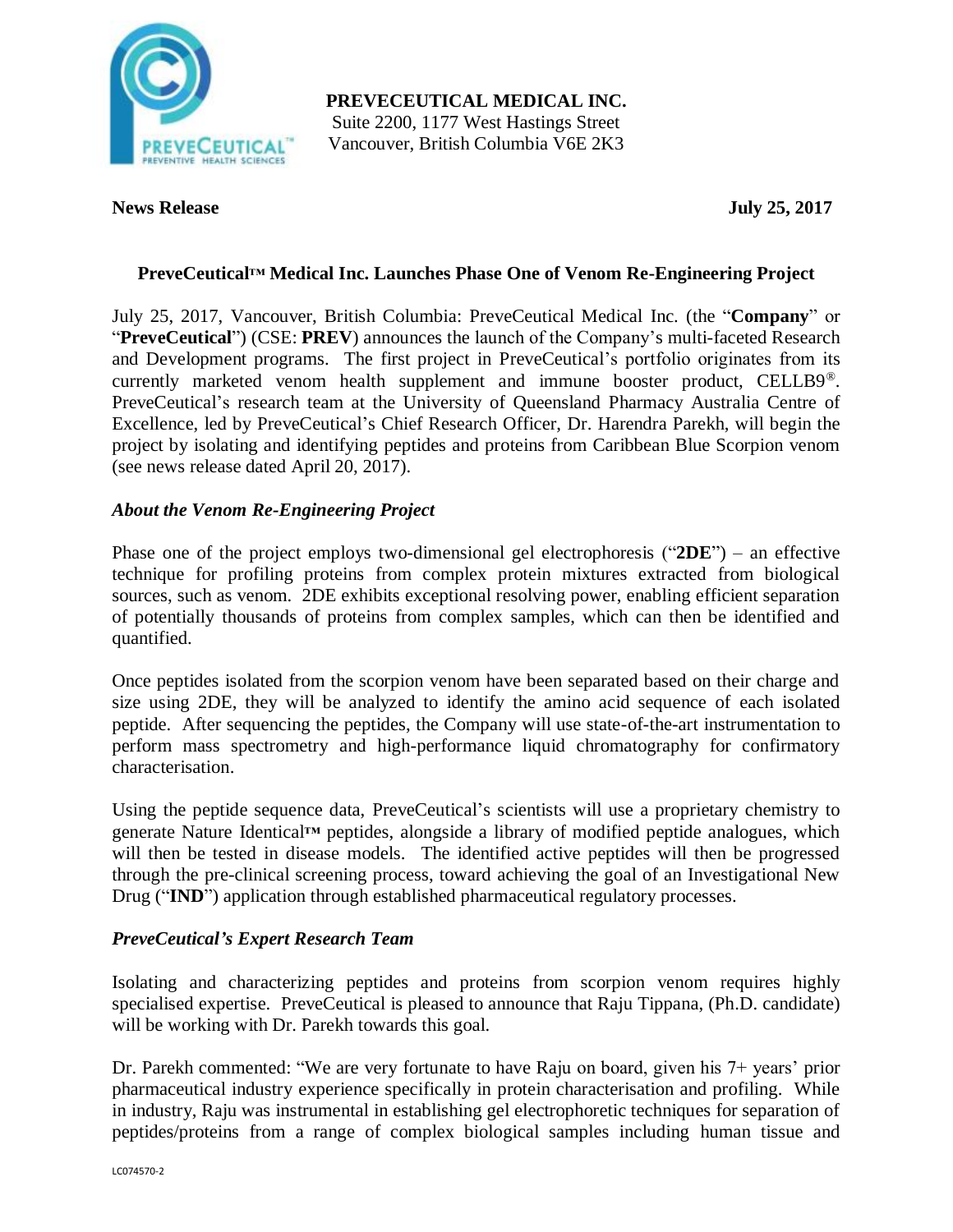plasma. Thus, Raju's extensive experience and skill set is perfectly aligned with the program aims and sets PreveCeutical on the path to completing venom peptide/protein isolation and characterisation in a timely, efficient manner."

## *About PreveCeutical Medical Inc.*

PreveCeutical Medical Inc. (CSE: PREV) is a biomedical company that coined the platform for preventive health sciences. PreveCeutical's innovative research and development department advances organic and Nature Identical products for both prevention and curative therapies.

The Company currently has one product available for sale, the CELLB9® Immune System Booster. CELLB9® is an oral solution containing polarized and potentiated essential minerals extracted from a novel peptide obtained from Caribbean Blue Scorpion venom. The active potentiated ingredients in the Blue Scorpion venom appear to support health at a deep cellular level, having been used for many years and in over 40 countries. The solution is colourless and odourless and can be administered orally.

For more information about PreveCeutical, please visit www.PreveCeutical.com, follow us on Twitter: http://twitter.com/PreveCeuticals and Facebook: www.facebook.com/PreveCeutical.

## *On Behalf of the Board of Directors*

*"Stephen Van Deventer"* Chairman & CEO

#### *For further information, please contact:*

Deanna Kress Director of Corporate Communications & Investor Relations +1-778-999-6063 deanna@PreveCeutical.com

#### *Forward Looking Statements:*

This news release includes certain statements that constitute "forward-looking information" within the meaning of applicable Canadian securities laws. Readers are cautioned that forward-looking statements are not guarantees of future performance or events and, accordingly, are cautioned not to put undue reliance on forward-looking statements due to the inherent uncertainty of such statements. Statements in this news release that are not purely historical are forward-looking statements and include any statements regarding beliefs, plans, expectations and orientations regarding the future. Often, but not always, forward-looking statements can be identified by words such as "pro forma", "plans", "expects", "may", "should", "budget", "schedules", "estimates", "forecasts", "intends", "anticipates", "believes", "potential" or variations of such words including negative variations thereof and phrases that refer to certain actions, events or results that may, could, would, might or will occur or be taken or achieved. Such forward-looking statements include, among others, statements as to the proposed first phase of the Company's venom re-engineering project, business plans of the Company regarding the foregoing, the timing of future activities and the prospects of their success for the Company, and the Company's ability and success in executing its proposed business plans, including a successful IND application. Actual results could differ from those projected in any forward-looking statements due to numerous factors including risks and uncertainties relating to the inability of the Company, to, among other things, complete the proposed research project as planned or the inability of the Company to obtain any required governmental approvals, permits, consents or authorizations required, including Canadian Securities Exchange acceptance of any planned future activities, or financing required to carry out its planned future activities. Other factors such as general economic, market or business conditions or changes in laws,